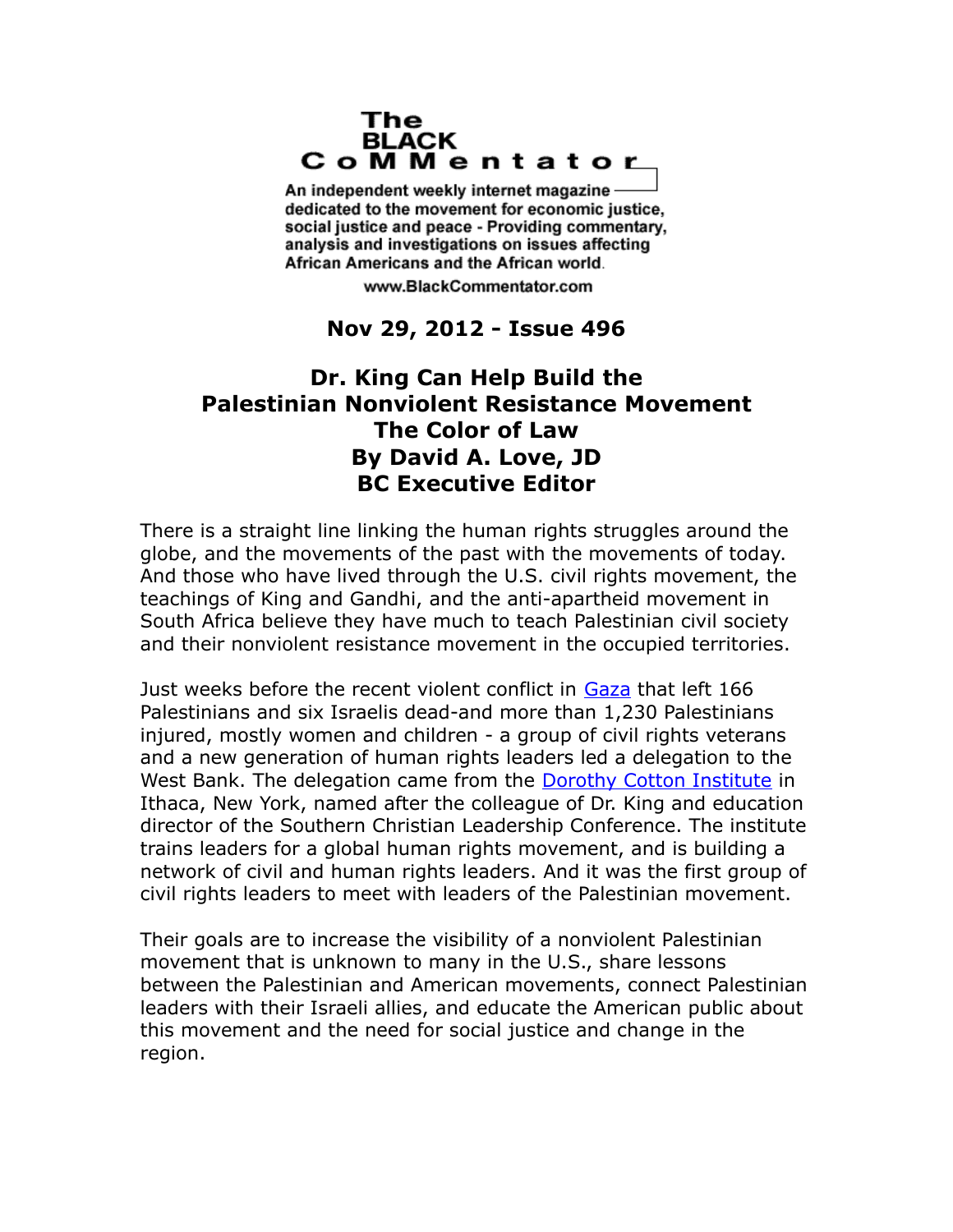In the U.S., the human suffering experienced by the Palestinian people is rarely acknowledged and often ignored, with the victims often dehumanized and scapegoated.

Recently, I had the pleasure of speaking via Skype with Kirby [Edmonds,](http://www.ithaca.com/news/article_aaf6b62c-f486-11e0-8734-001cc4c002e0.html) one of the members of the delegation in Ramallah. Mr. Edmonds, program director of the Dorothy Cotton Institute, shared what he was witnessing and experiencing in the West Bank.

"One of the things I've been impressed by is their analysis of the situation," he told me of the sophistication of those he met, also noting the Palestinians have learned lessons from the struggle against Jim Crow and apartheid. "They have made adaptations," he added.

"They've landed on BDS [Boycott, Divestment, Sanctions] as a most promising strategy. The mistake they've made is not shaping the narrative of who they are, and how important it is they have rights. The idea that they're thugs and terrorists is just wrong," Edmonds noted. "Humiliation provokes a violent response."

Edmonds views the Israeli occupation as a global human rights issue. "The Dorothy Cotton Institute sees the need to put our shoulders to the wheel for a global human rights movement. Because the state involved in it defines itself as democratic, and so there is a great deal of moral ground on which to stand," he said.

"The other issue is the place is important to two-thirds of the human population." He concluded that resolving the conflict between the Palestinians and the Israelis will help resolve conflicts around the world, making the implications much larger than the people who live there."

And Edmonds characterized the Israeli policy of occupation as a humiliating one, with laws promulgated to justify certain things. And Palestinians are sick and tired, echoing the days of the Jim Crow South or South African apartheid.

"Palestinians are barred from building in certain areas, their houses are demolished," Edmonds told me from Ramallah. "All the Palestinians in a certain area get an order saying their houses will be demolished and they don't know when. 2:00 in the morning, 3:00 in the morning, and they blow the house down. It is clearly a violation of international conventions. And clearly a violation of human rights," he said.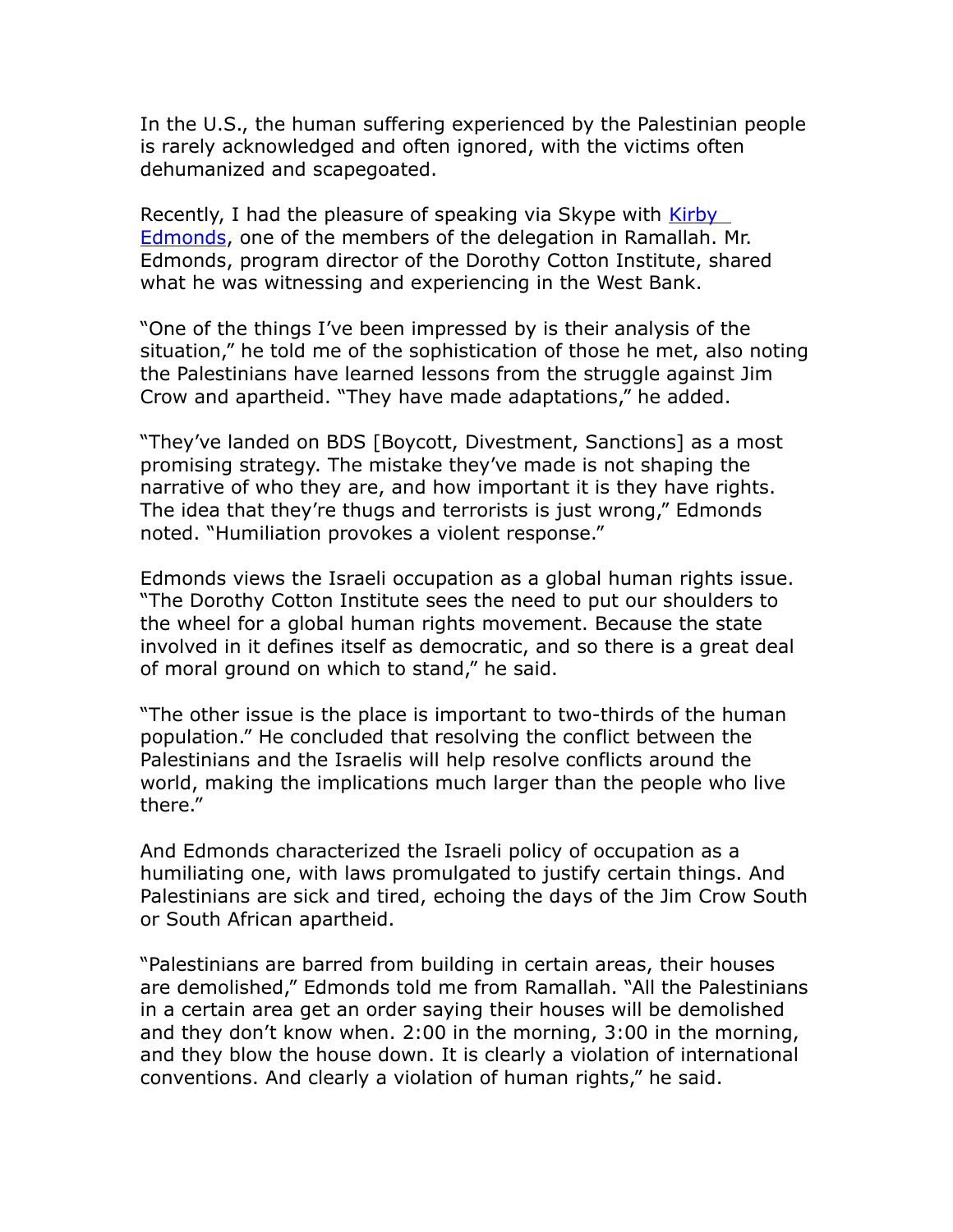"The situation in East Jerusalem and West Jerusalem, what exists is a caste system that is more discriminatory than what happened in South African apartheid," Edmonds noted of the Israeli system of class distinctions. A Palestinian's citizenship status can be lost when traveling abroad, perhaps if they are studying in the U.S. for 4 years. They have to be able to prove Jerusalem is the center of their lives.

"People in the West bank are barred from entering Israel and East Jerusalem unless they get permits to do so. They have to pass through checkpoints to show their papers," Edmonds said. "It is an example of policies that seem designed to provoke violent responses. Depending on what checkpoint it might be another 2 or 3 hours to get back home. It is extremely humiliating."

Even more serious and problematic are administrative detentions, in which Palestinians have no access to lawyers, and are not told why they were arrested - a practice which can be imposed for up to 14 times without charges ever being made.

Then there are the [arrests of children,](http://apps.facebook.com/theguardian/p/3a229/tw) particularly in areas in the West Bank where nonviolent demonstrations take place every week to protest the occupation. "The Israeli army will show up, enter the house and say who they're after, take the teen out of house, blindfolded, but them in a HUMV, take them to an interrogation facility, and keep them for 4 days," described Edmonds. "They will do things, they may say they have a right to an attorney, and after the course of hours intimidate the child into a confession. As a result, adult leaders end up arrested. This is a violation of the International Convention of Rights of the Child."

Moreover, the policies of the occupation are changing the demographics of the area, with the goal of substantially reducing the Palestinian population in certain places. "The goal is reducing the Palestinian population from 30 percent to 12 percent" Edmonds argued.

"The task becomes making life so uncomfortable for people that they just leave, not just in Jerusalem but also in the West Bank. Herd them into four areas so that if there is some closure on the issue, Palestinians are unable to manage their own state. That is the policy behind creating Bantustans. The goal is to make Palestinian life so unbearable they can only live in certain places," he offered.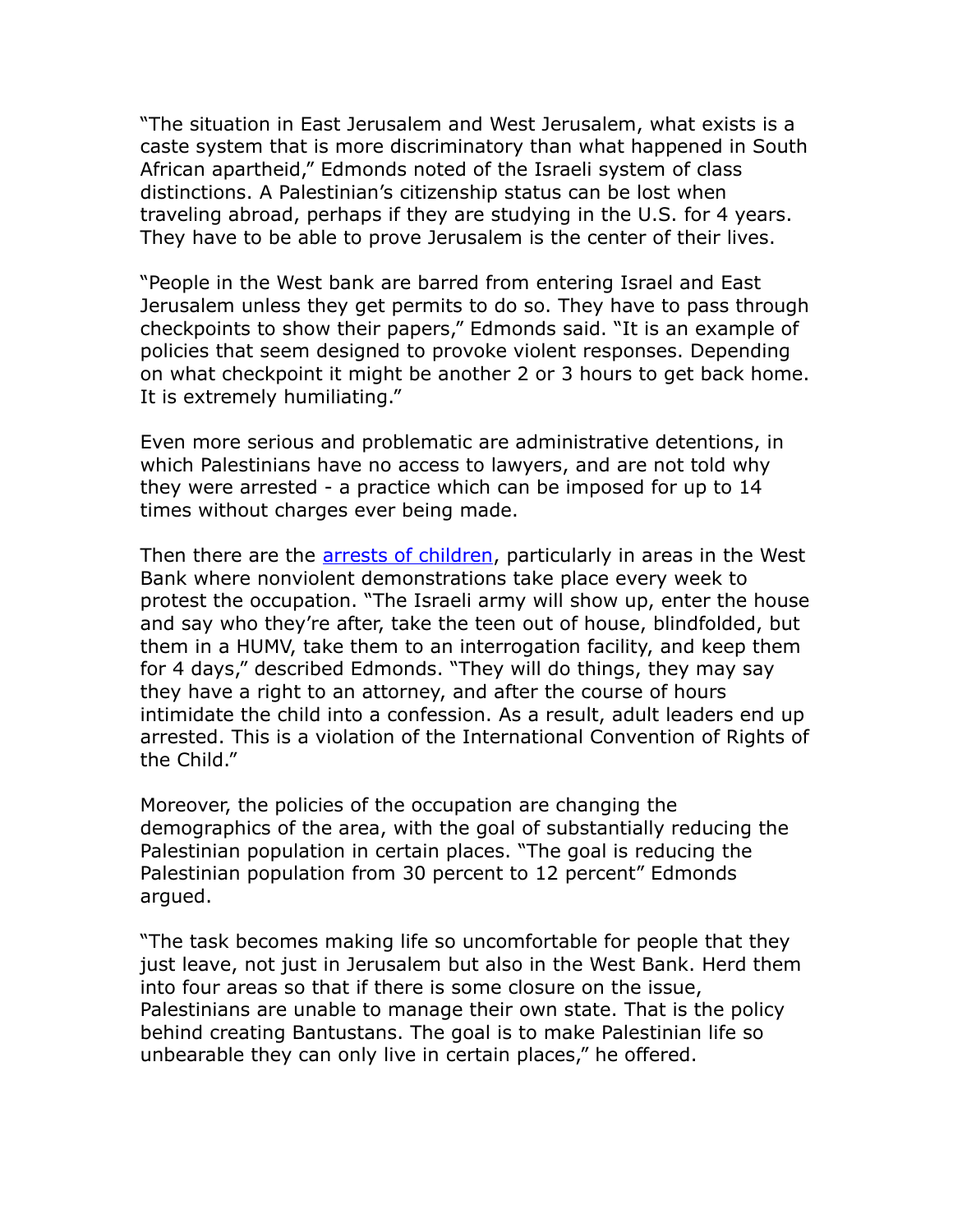Meanwhile, the Palestinians have nearly a century of nonviolent resistance to oppression. "The people we've been meeting with are not saying Jews shouldn't be there," Edmonds told me. "What the Palestinians are calling for is for people of conscience to put pressure on Israel so that this does not continue. ...It is what gives people hope," he said.

Ultimately, according to Edmonds, the Palestinian people lack the political strength to do it alone. The Israeli government, he said, is able to behave as it does because it is a client of the U.S. "It is unlikely we can persuade the U.S. government to shift its policy because of civil society. It was civil society in South Africa that made change happen, it was not U.S. policy."

Through their journey to the occupied territories, Kirby Edmonds and his colleagues are acting in the proudest tradition of Dr. Martin Luther King, Jr. King, a Nobel Peace Prize winner, stayed true to the fight for civil rights at home *and* spoke out against the war in Vietnam. He railed against the triple, interrelated evils of militarism, racism and economic exploitation, and understood the linkages between violence and oppression in America and our promotion of war abroad.

And just as King condemned the billions spent on burgeoning defense budgets to mutilate and incinerate Vietnamese children - all at the expense of the war on poverty - then surely those who act in the spirit of King today can decry the billions spent on America's militarization of Israel, the occupation, and the [killing of innocent babies.](http://occupiedpalestine.wordpress.com/2012/11/20/gazaunderattack-universal-childrens-day-in-gaza-artwork-by-impalestinian/)

Of war and violence, King said "The past is prophetic in that it asserts loudly that wars are poor chisels for carving out peaceful tomorrows. One day we must come to see that peace is not merely a distant goal that we seek, but a means by which we arrive at that goal. We must pursue peaceful ends through peaceful means. How much longer must we play at deadly war games before we heed the plaintive pleas of the unnumbered dead and maimed of past wars?"

Meanwhile, in Israel and Palestine, a nonviolent resistance movement seeks peace-and justice. Part of that process includes tearing down the walls that separate people, and building bridges instead.

"Israeli society can no longer see what is happening on the other side of the wall," Kirby Edmonds said of the current state of affairs. "The narrative that this is a land without people is easy to perpetuate."